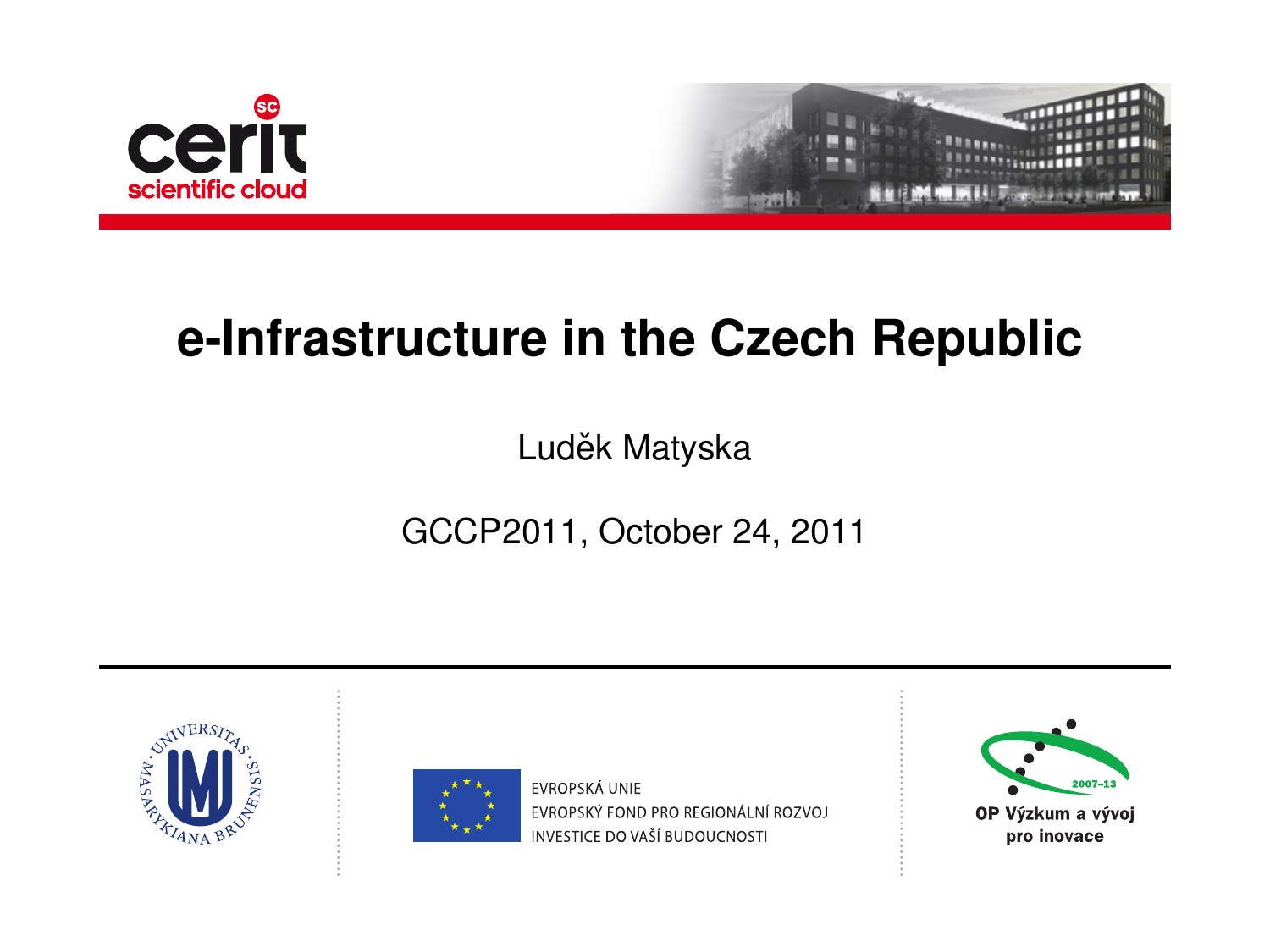

### **e-Infrastructure organization**

e-Infrastructure explicitly defined in the *Roadmap of the large infrastructures for research, development and innovation in the Czech Republic*

- $\triangleright$  Considered equally important as other large infrastructures for R&D
- I Understood as a combination of vertical and horizontal responsibilities
	- $\blacktriangleright$  However, no specific action defined (e.g., projects in other disciplines may have their own IT budget)
- $\triangleright$  Combination of resource provisioning, coordination, and own research
	- $\triangleright$  Directly or indirectly attached to universities
- $\blacktriangleright$  All major e-Infrastructure aspects covered
- $\triangleright$  Total funding above 160 MEuro for next 5 years
	- $\blacktriangleright$  Additional minor funding under discussion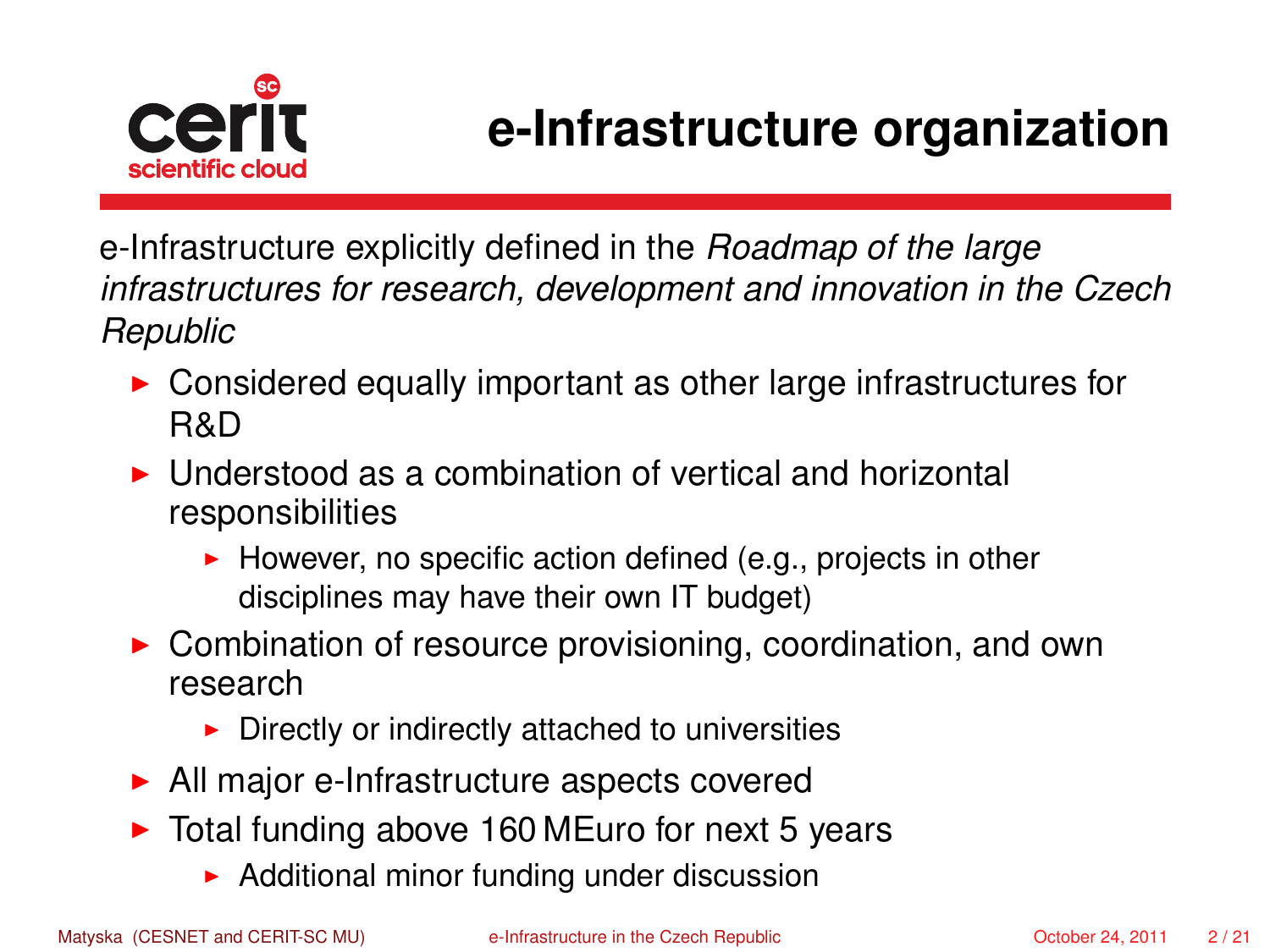

# **e-Infrastructure players in CR**

#### $\triangleright$  CESNET

- $\triangleright$  Originally Czech NREN
- $\blacktriangleright$  HQ in Prague, distributed in all regions
- $\blacktriangleright$  Responsible for communication infrastructure
- $\triangleright$  Coordinating role as the Czech NGI in Grids
- $\blacktriangleright$  Contributing to the data infrastructure
- $\blacktriangleright$  IT4Innovations
	- $\blacktriangleright$  Located in Ostrava (Technical University)
	- $\blacktriangleright$  Supercomputing centre
- $\triangleright$  CERIT-SC
	- $\blacktriangleright$  Located in Brno (Masaryk University)
	- $\blacktriangleright$  Grid, cloud and data centre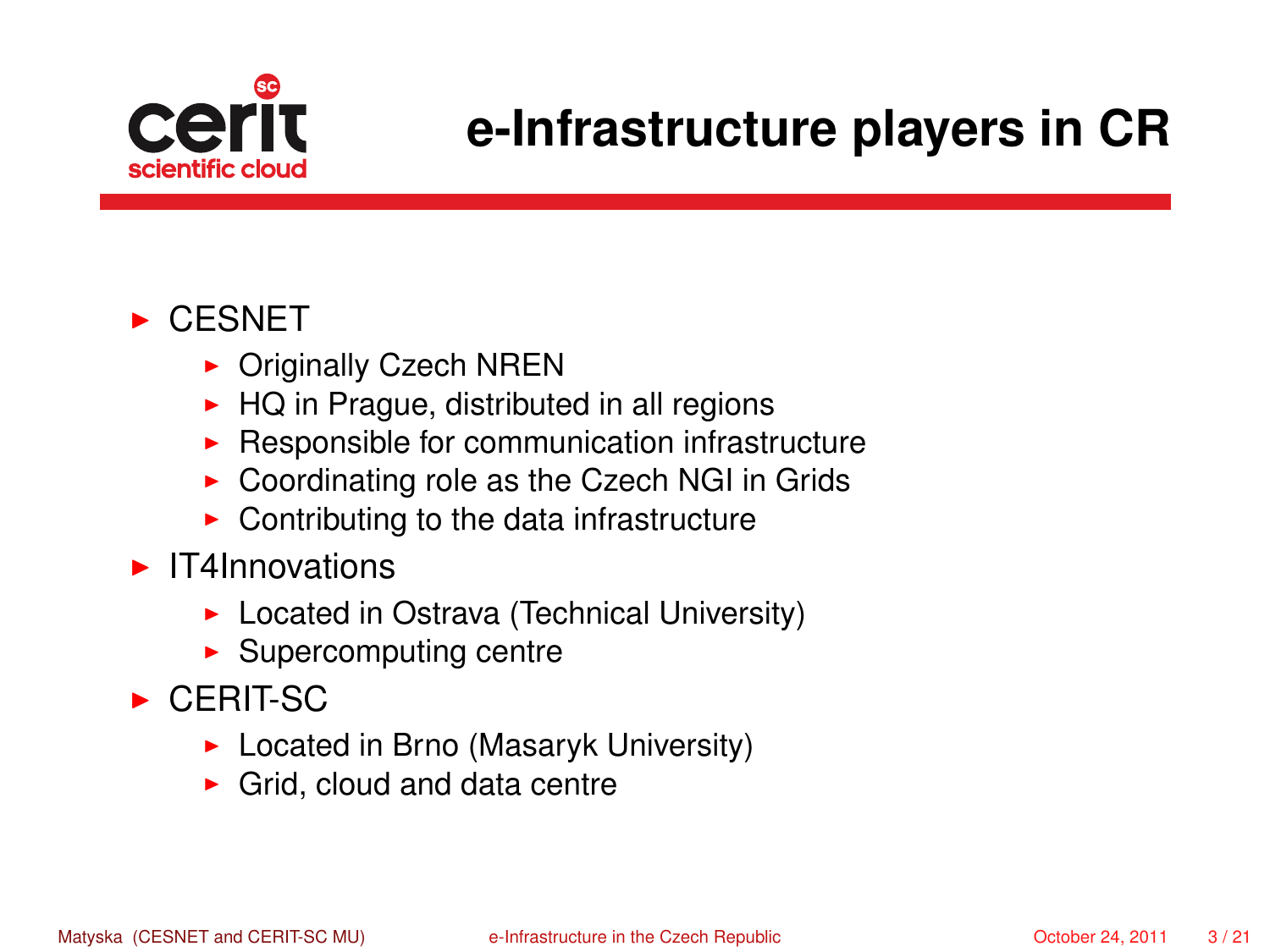

# **History**

- Internet in the Czech Republic since 1992
	- $\triangleright$  CESNET as a department of the Czech Technical University
	- $\blacktriangleright$  Transformed into legal body in 1996
		- Owned by public universities and Academy of Sciences
- ▶ Supercomputing Centre Brno at MU since 1994
	- $\triangleright$  Originally HPC interest
	- $\triangleright$  Distributed computing infrastructure (MetaCentrum) initiated in 1996 (founded MetaCentrum)
- ▶ DCI became part of CESNET in 1998
	- $\blacktriangleright$  Joint activity with SCB MU
- $\blacktriangleright$  International collaboration
	- $\triangleright$  Since TEN-34 till GEANT3
	- ▶ From DataGrid to EGI InSPIRE and EMI projects
	- $\triangleright$  Coordinator in EGI\_DS
	- $\blacktriangleright$  Many auxiliary projects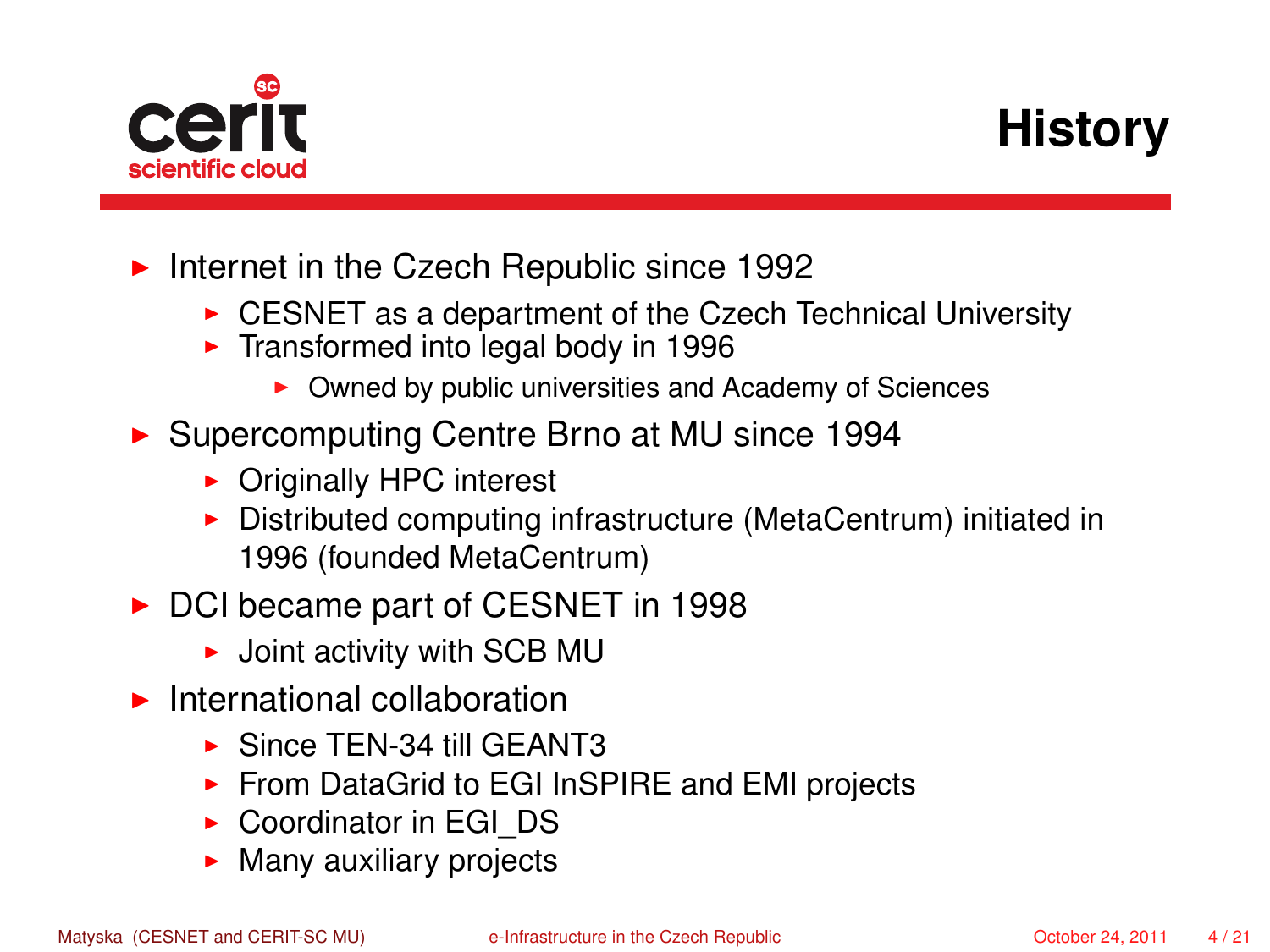

# **Current State (2011)**

► CESNET became "Large infrastructure for R&D"

- $\triangleright$  Direct governmental subsidy since March
- ▶ Project *Extension of the national information infrastructure for R&D in regions* (eIGeR, European Structural Funds, 3rd axis, started May 1st)
- $\triangleright$  SCB MU transformed into CERIT-SC
	- **Project Cerit Scientific Cloud (CERIT-SC, European Structural** Funds, 3rd axis, started May 1st)
- ▶ Centre of Excellence IT4Innovations
	- $\triangleright$  New activity and project (European Structural Funds, 1st axis, started July 1st)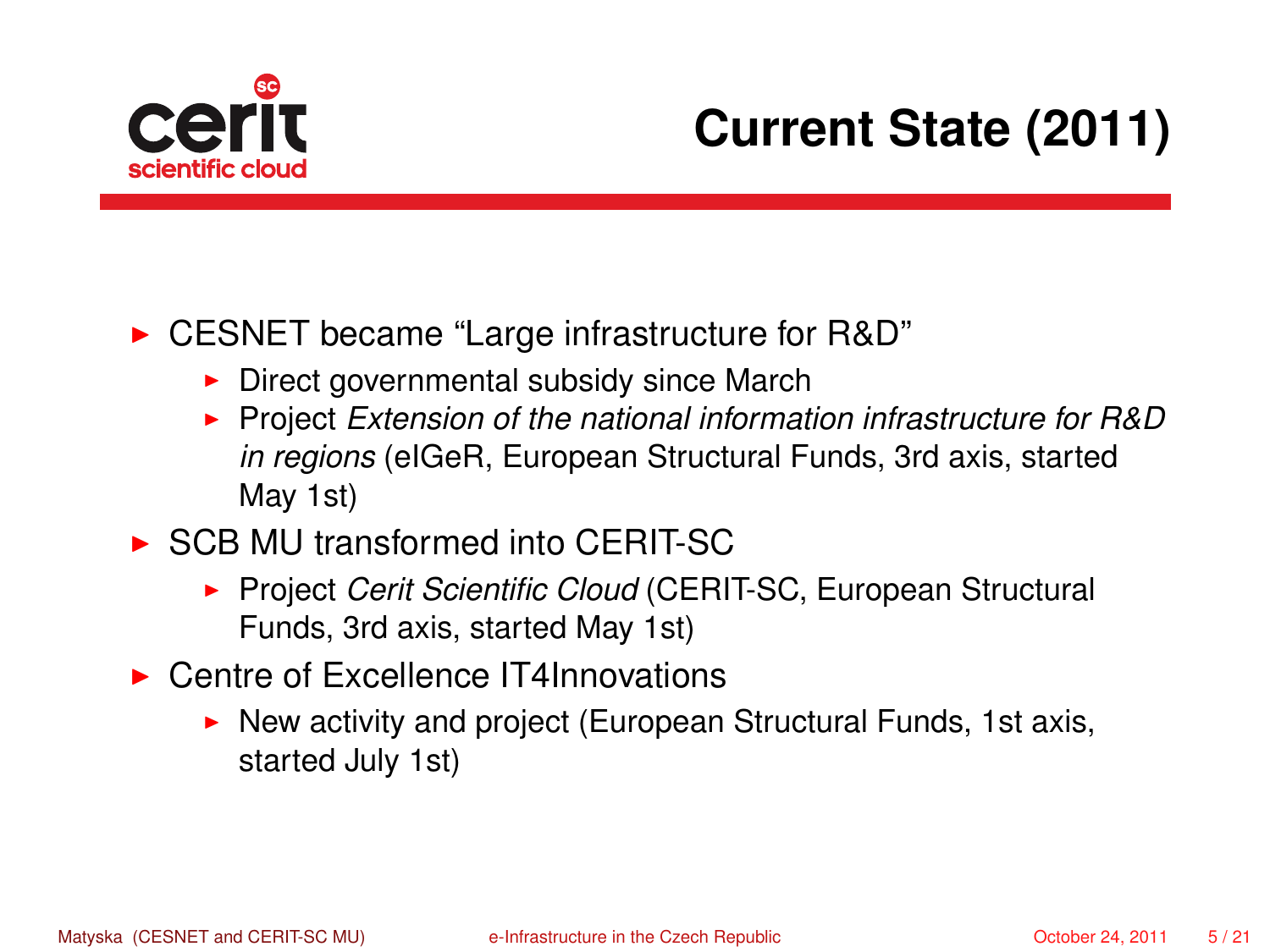

# **Roles in detail—CESNET**

 $\blacktriangleright$  High speed communication network

- $\blacktriangleright$  Multi 10 Gbps now, upgrade to 40–100 Gbps in near future
- $\triangleright$  Connecting all major cities in the Czech Republic
- $\blacktriangleright$  All public and state universities, all institutes of Academy of Science
- $\blacktriangleright$  Many private universities, industrial research facilities, faculty and other hospitals, libraries, secondary schools, . . .
- ▶ National Grid coordinator—MetaCentrum
	- $\triangleright$  Serves as Czech NGI
	- $\blacktriangleright$  Basic resource provisioning
- $\blacktriangleright$  Independent data management (new activity)
	- $\blacktriangleright$  Three multi-PB installations
	- $\triangleright$  Core of the national distributed data infrastructure
- $\triangleright$  Close collaboration with other e-Infrastructure components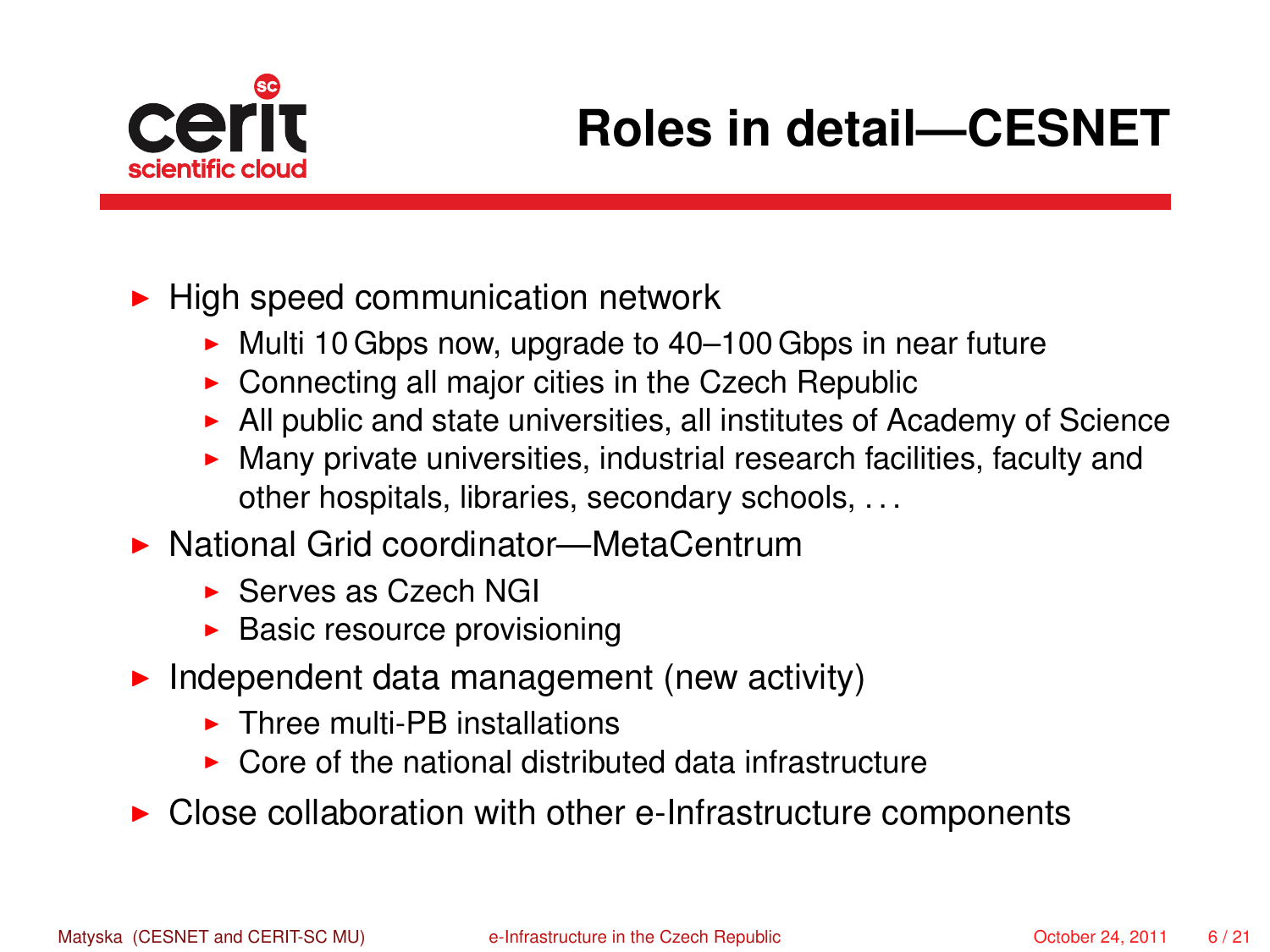

### **National Network Infrastructure**

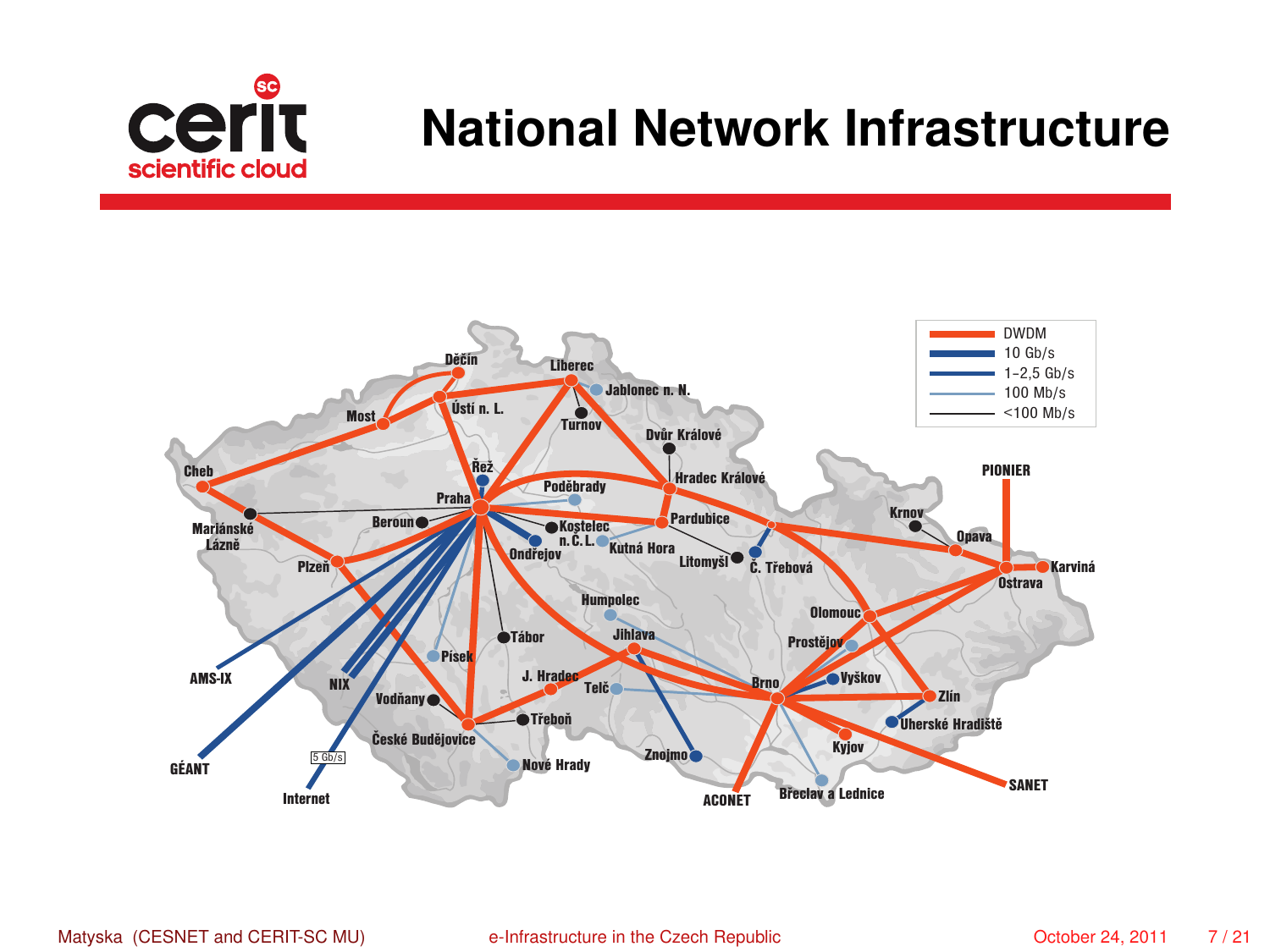

- $\blacktriangleright$  Provide reasonable computing and data resources
- ▶ Driver for new generation of e-Infrastructure related R&D
- $\triangleright$  Novel (including disruptive) use of e-Infrastructure
- $\triangleright$  Cooperative R&D with e-Infrastructure users
- $\triangleright$  Controlled playground for R&D on the boundary between Informatics and other scientific areas
	- $\triangleright$  With computing and storage needs that are not satisfied with standard approaches
- $\triangleright$  Collaborate with scientific communities
	- ► Not just users, *partners*
- ▶ Adapt and *evolve* the e-Infrastructure
	- $\triangleright$  To suit actual and foreseen needs of scientific communities
- ▶ Personal involvement in EGI, EMI, and other EU projects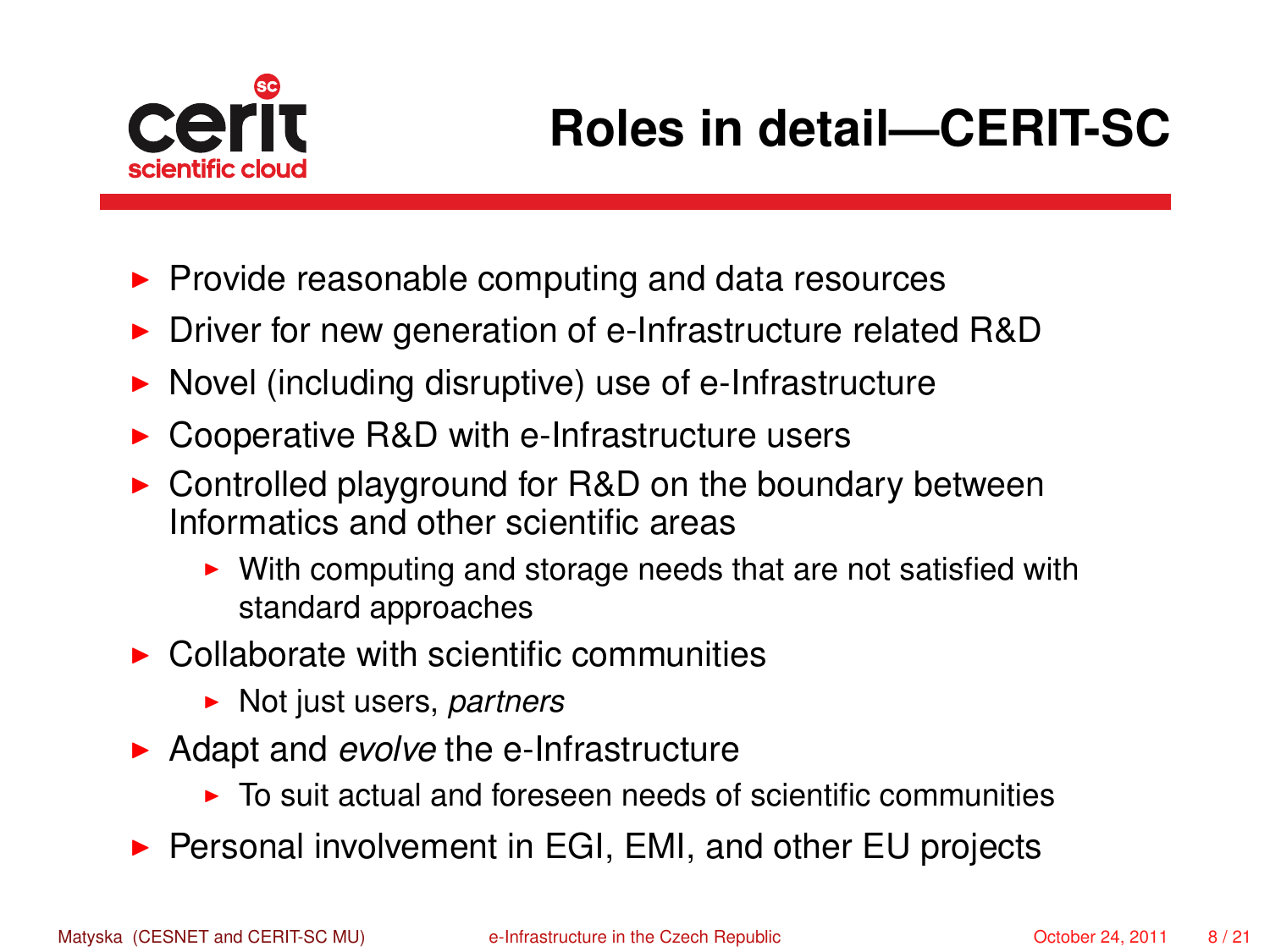

### **Roles in detail—IT4Innovations**

#### $\blacktriangleright$  Supercomputing centre

- $\blacktriangleright$  First resources 2012
- $\blacktriangleright$  Full size in 2014, targeting 50th to 100th position in TOP500
- $\blacktriangleright$  Centre of excellence
	- $\blacktriangleright$  IT4People
		- $\blacktriangleright$  Multimedia and risk management
	- $\triangleright$  SC4Industry
		- $\blacktriangleright$  Numerical models, parallel computing
	- $\blacktriangleright$  Theory4IT
		- $\triangleright$  Soft computing, knowledge management, security
- **Represents Czech Republic in PRACE**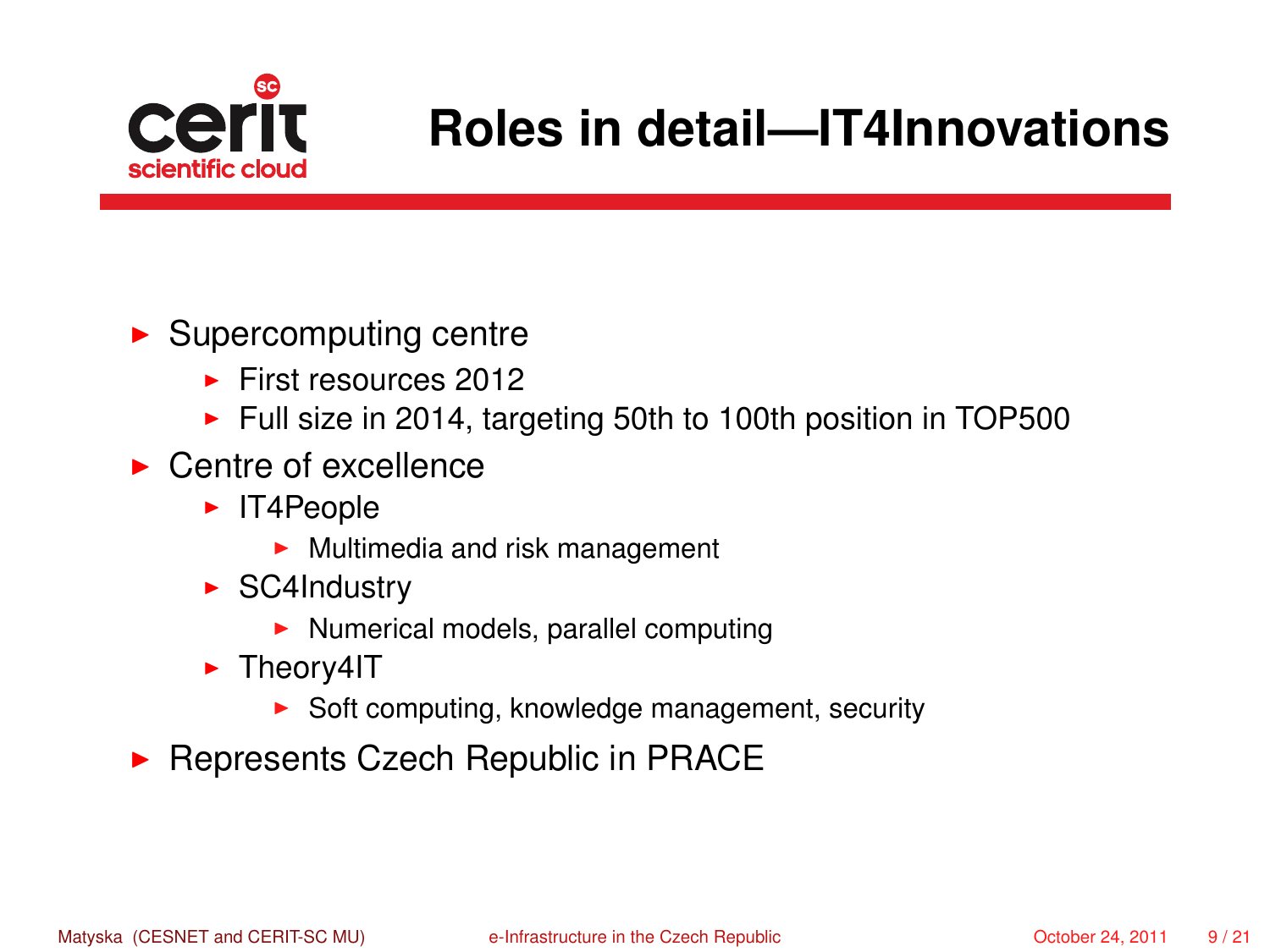

### **Grid projects**



Matyska (CESNET and CERIT-SC MU) [e-Infrastructure in the Czech Republic](#page-0-0) CHESNET 2011 10/21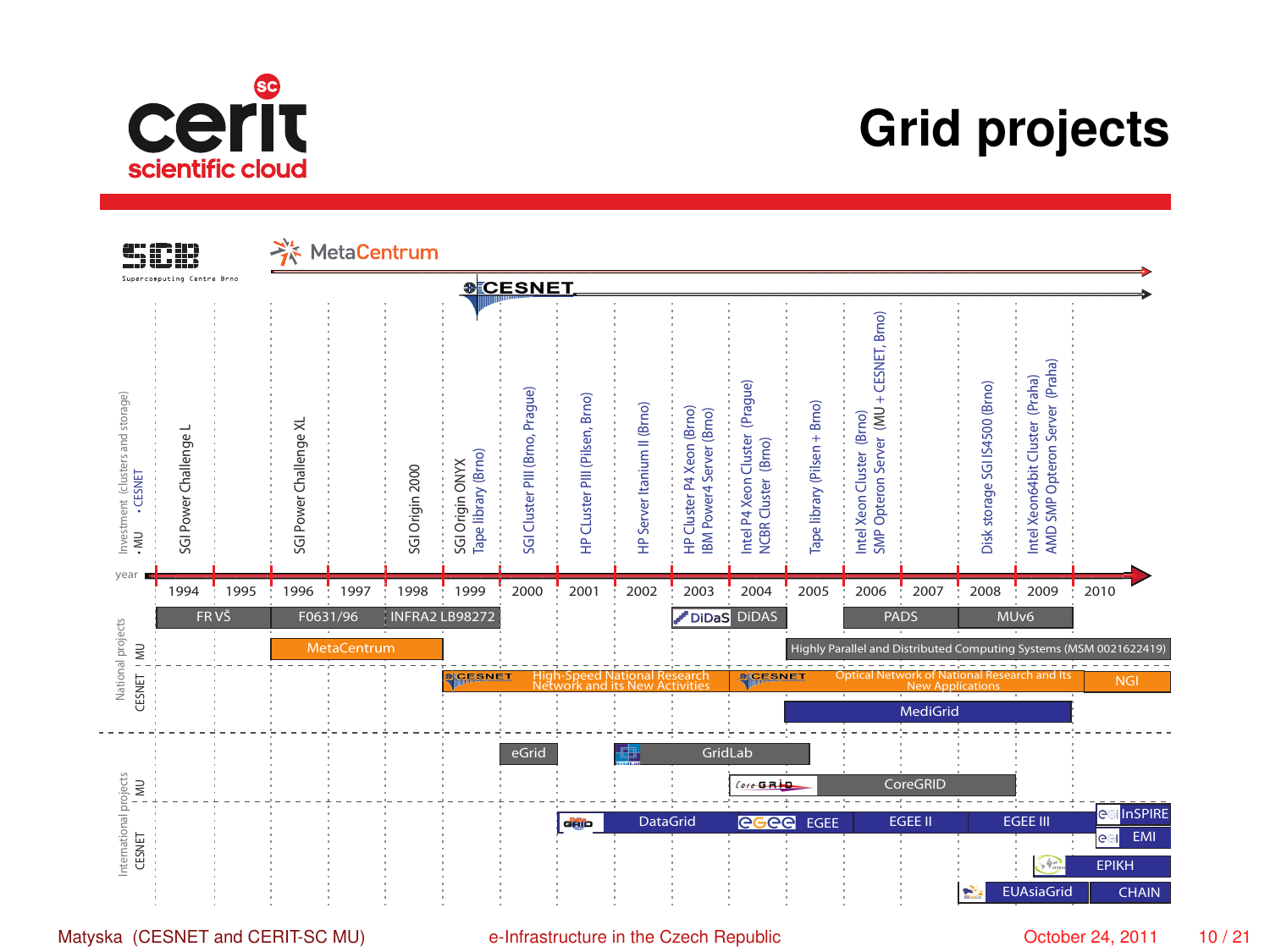

## **Advanced Compute Infrastructure**

#### ▶ Close collaboration of CESNET and CERIT-SC

- $\triangleright$  CESNET: Broad regional coverage, neutral body
- $\triangleright$  CERIT-SC: Access to students, PhD school, closer interaction with partners
- $\triangleright$  Conservative versus innovative
	- $\triangleright$  Grid infrastructure serves as stable computing and data processing environment
	- $\triangleright$  CERIT-SC resources will serve primary for research and development of new methods and protocols
		- $\triangleright$  Close partnership with other scientific communities
	- $\triangleright$  e-Infrastructure related R&D results will be transferred through NGI/MetaCentrum to other resource centers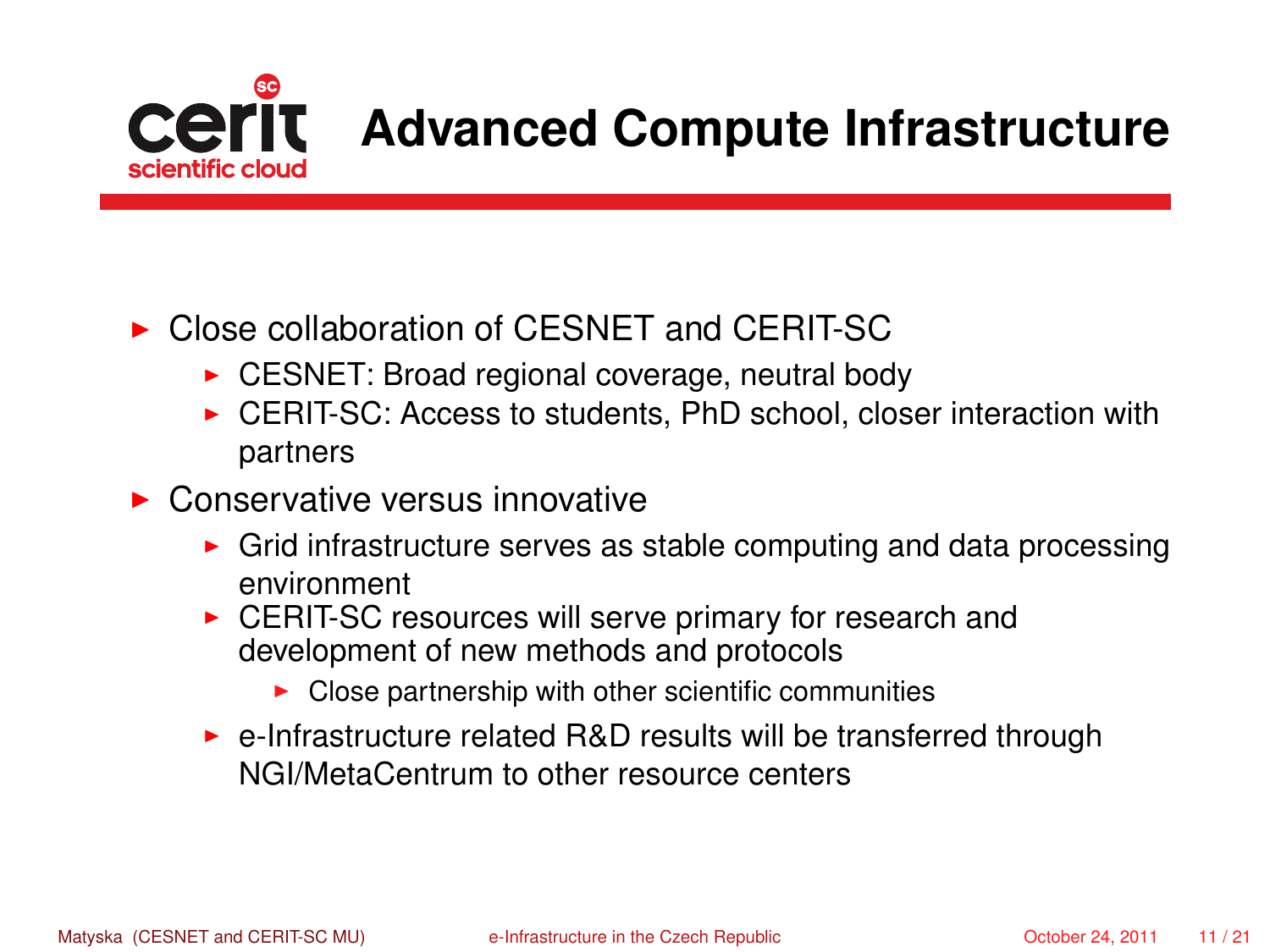

## **Data Infrastructure**

- $\blacktriangleright$  Has been part of Grid related activities (MetaCentrum)
	- $\blacktriangleright$  This is still part of CERIT-SC vision
- $\triangleright$  CESNET added a construction of an independent data facility
	- $\blacktriangleright$  To serve also non-computing oriented requirements
- $\triangleright$  Data facilities built also within other projects
	- $\triangleright$  IT4Innovations and CFRIT-SC will have several PB each
	- $\triangleright$  Large national projects like CEITEC will also have their own data depots
- $\blacktriangleright$  Distributed Data Infrastructure
	- ▶ Again CESNET & CERIT-SC close collaboration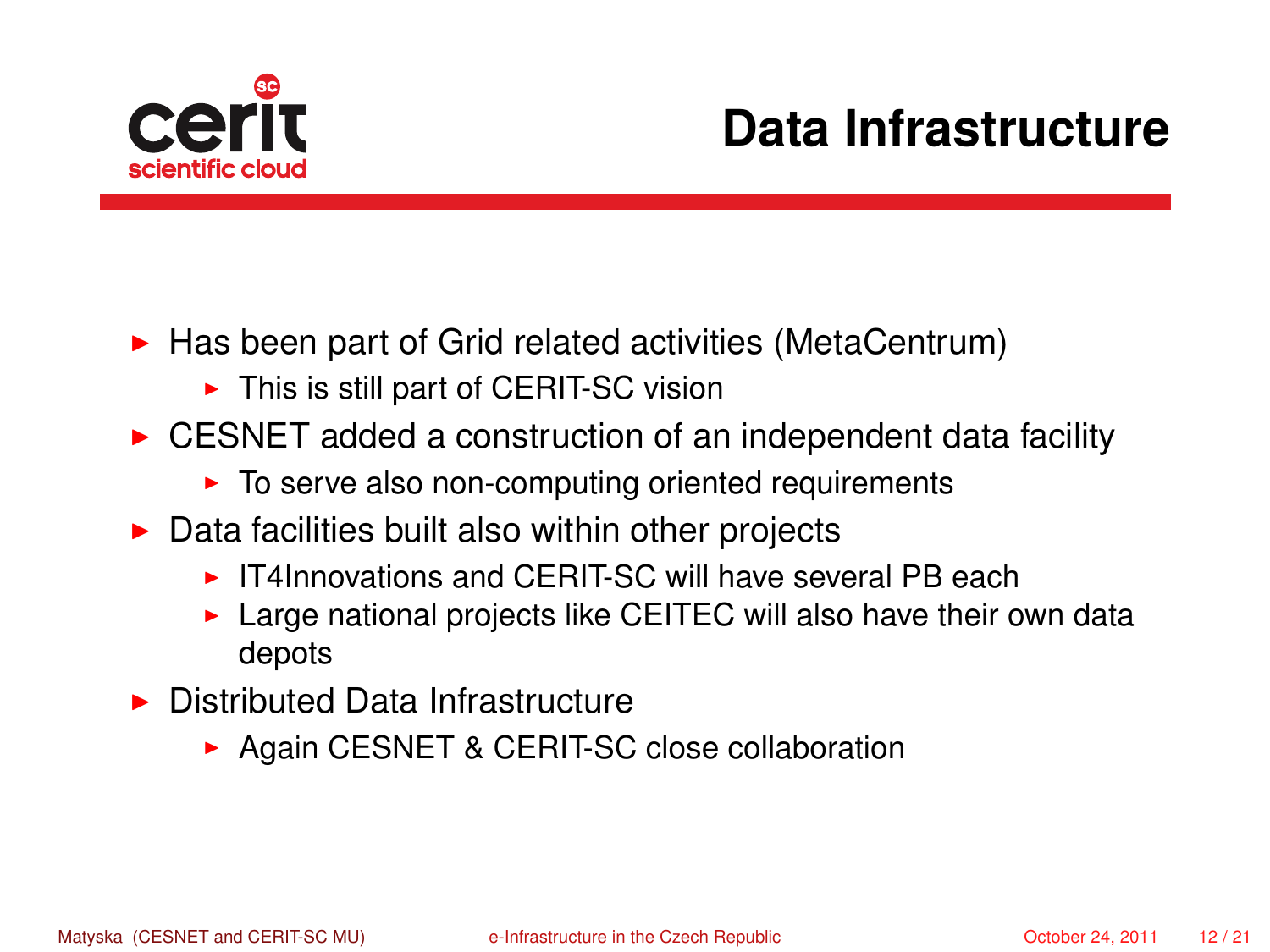

#### **Access to resources**

#### $\blacktriangleright$  IT4Innovations

- $\blacktriangleright$  "Standard" supercomputing process
- $\blacktriangleright$  Easy access to small capacity
- $\blacktriangleright$  Aiming for fast turnaround
- $\blacktriangleright$  Network and Grids
	- $\blacktriangleright$  Primary best effort
	- $\triangleright$  Dynamic priority assessment and assignment
		- $\blacktriangleright$  Joint projects, collaboration, ...
		- $\blacktriangleright$  But also past results with acknowledgment
	- $\blacktriangleright$  Support scientific excellence without bureaucracy
- $\blacktriangleright$  Data infrastructure
	- $\blacktriangleright$  Under discussion
	- $\blacktriangleright$  Aiming for the open best effort access
		- $\blacktriangleright$  But SLD/SLA for data preservation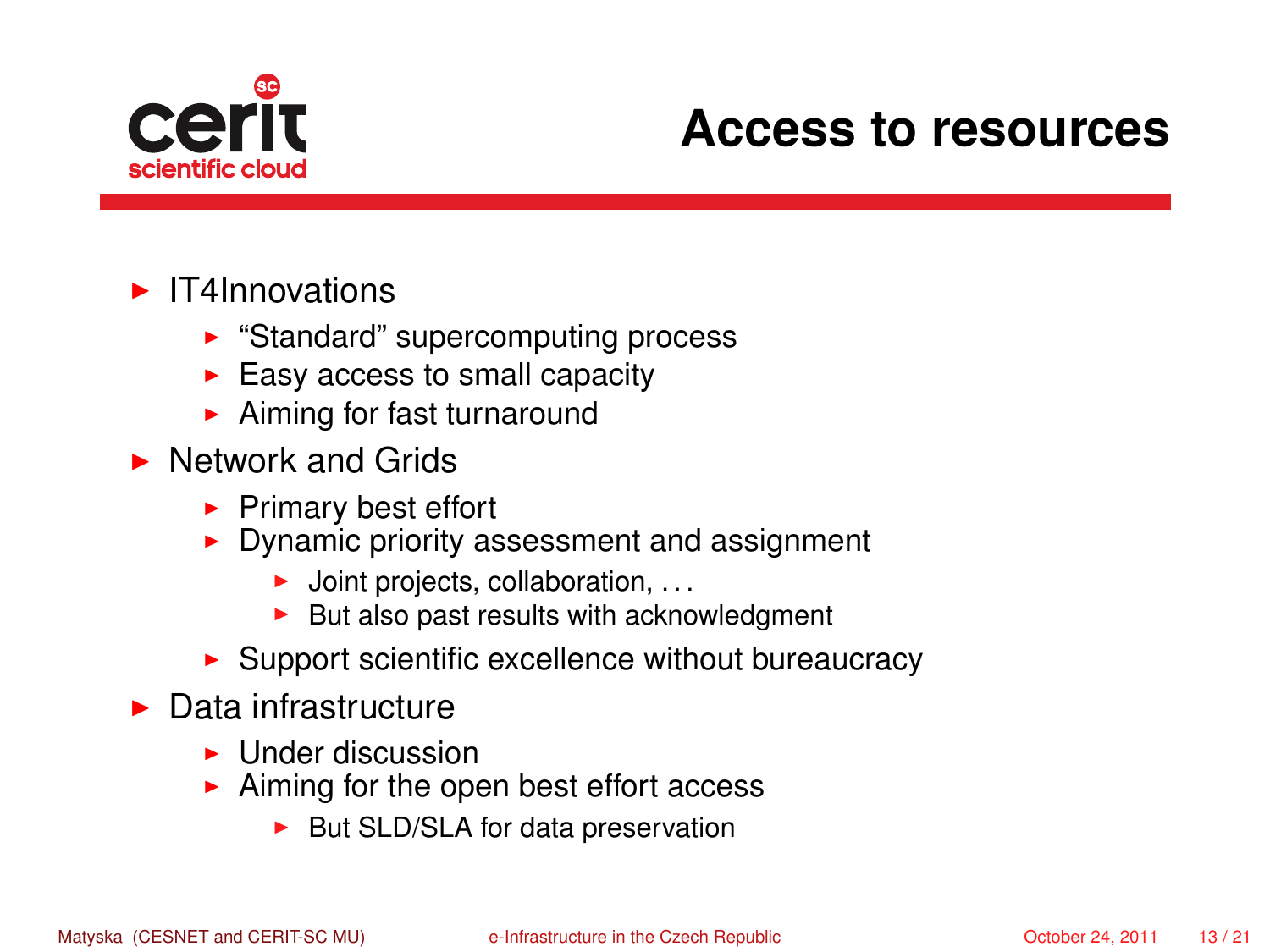

# **Grid Infrastructure**

- $\triangleright$  Coordinated by CESNET
- $\blacktriangleright$  Five major resource providers:
	- **Masaryk University (SCB, now CERIT-SC), Brno**
	- $\blacktriangleright$  Charles University, Prague
	- $\triangleright$  West Bohemia University, Pilsen
	- $\blacktriangleright$  Institute of Physics, Prague
	- $\triangleright$  CESNET, Prague (but resources also elsewhere)
- $\blacktriangleright$  Many smaller resource centres
- $\blacktriangleright$  Power
	- $\blacktriangleright$  Computing:  $>$  5,000 cores
	- ▶ Data: around 1 PB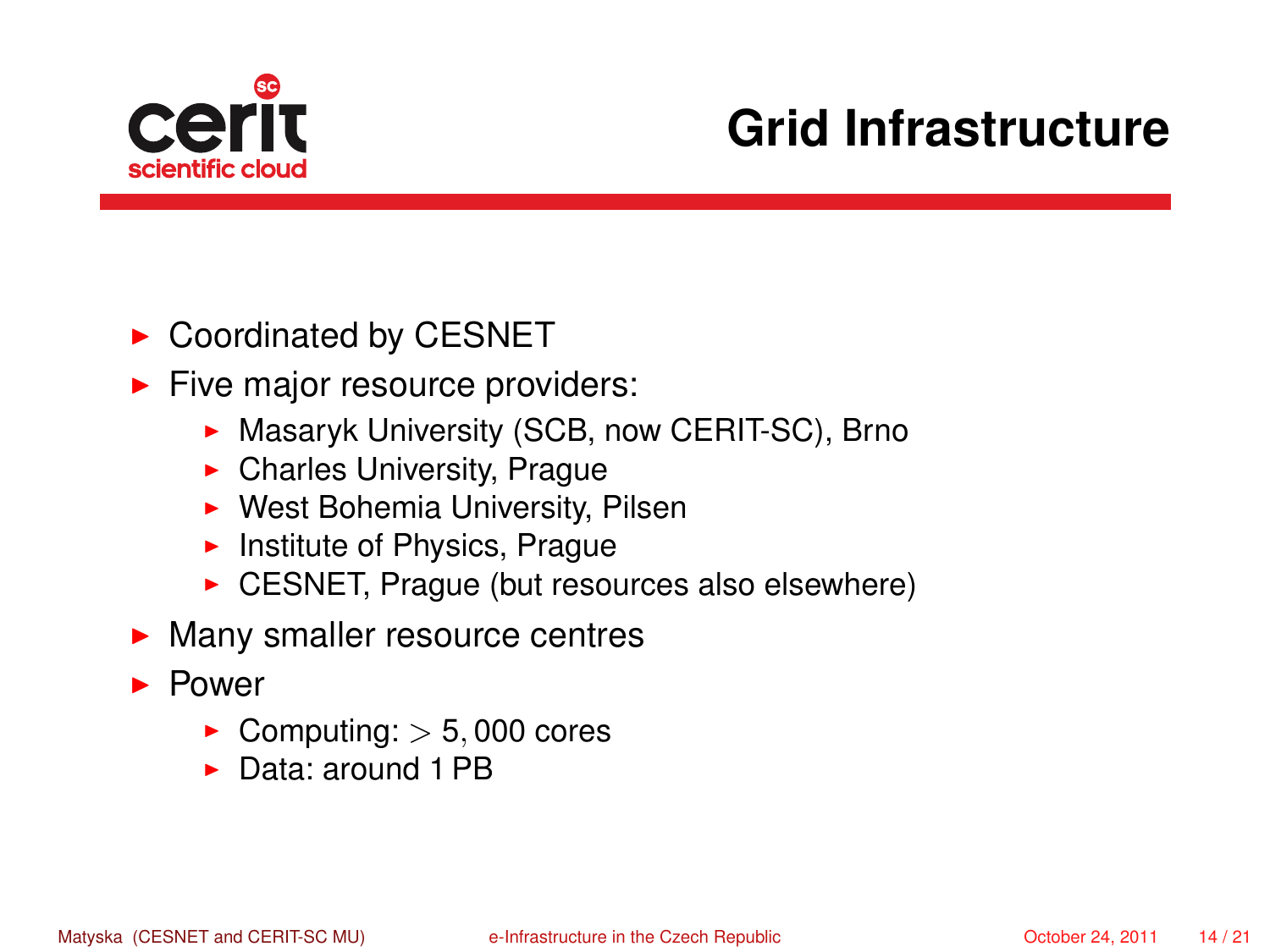

# **Grid Infrastructure**

- $\blacktriangleright$  Virtualized physical layer
	- $\triangleright$  SMP and GPGPU equipped machines still experimental
	- $\blacktriangleright$  Sits under the "standard" grid middleware
	- $\blacktriangleright$  Magrathea/Torque used for the scheduling
- ▶ Majority of resources (thanks to HEP) on EGI infrastructure
- $\blacktriangleright$  However, national grid infrastructure simpler
	- $\triangleright$  Torque (previously PBSPro) as the central scheduller
	- $\triangleright$  Storage through combination of AFS (metadata, software distributions) and NFS (locally v3, globally v4)
	- $\triangleright$  Currently moving into a distributed peer to peer scheduler infrastructure
		- $\blacktriangleright$  More flexibility
		- $\triangleright$  No dependency on central services
- $\triangleright$  Virtualization opens space for experimental use of the Grid resources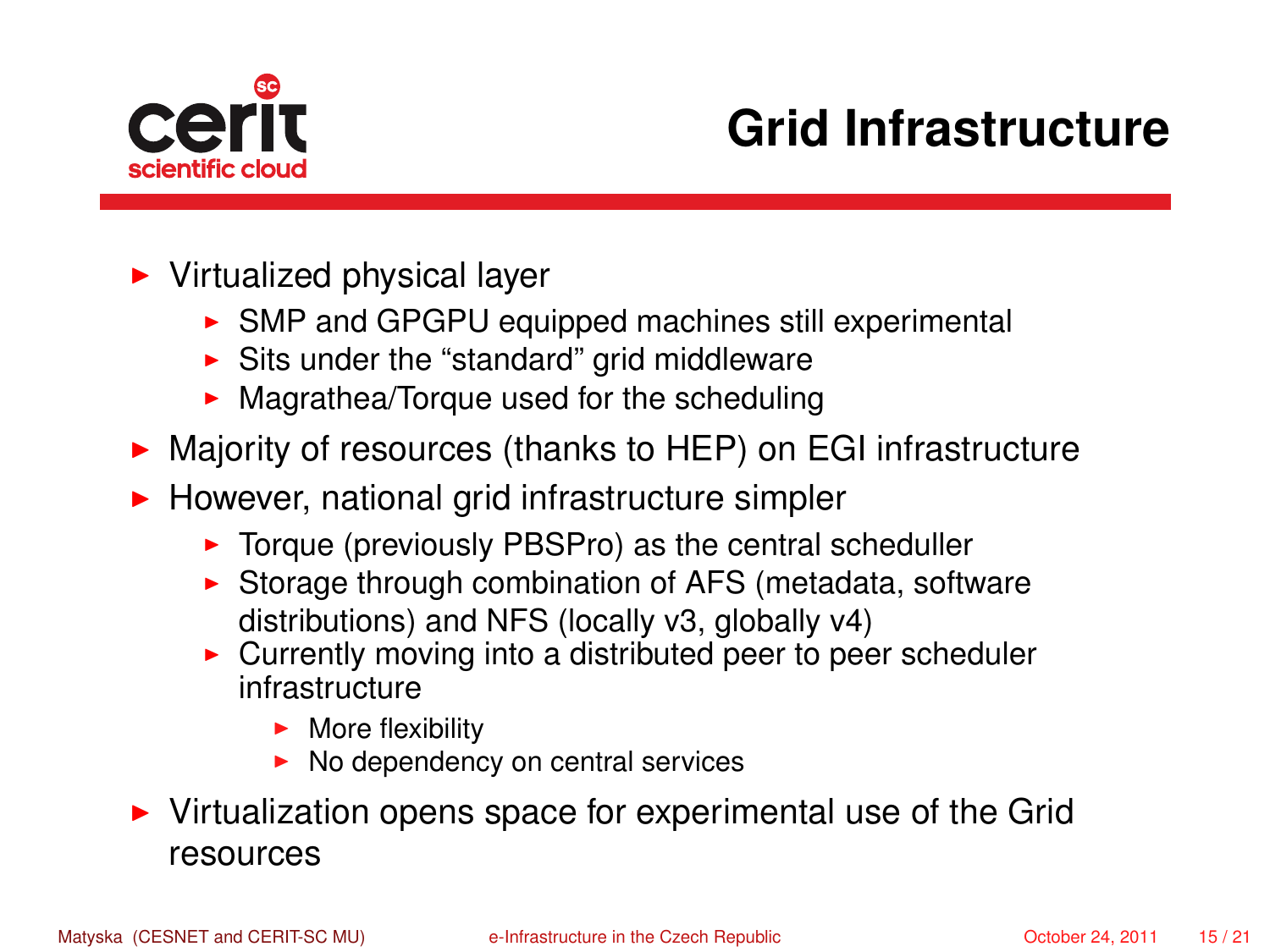

## **Resource Usage**

#### $\triangleright$  CESNET

- $\triangleright$  Stable infrastructure, serving all scientific communities
- $\blacktriangleright$  Joint projects with selected users
- $\triangleright$  CERIT-SC
	- $\blacktriangleright$  Experimental/Discovery use
		- $\triangleright$  Development and optimization of algorithms, methods and their scalability...
		- $\blacktriangleright$  Unstable/development OSes, specialized environments, map-redude, ...
		- $\blacktriangleright$  Intensive collaboration leading to joint publications
- $\triangleright$  Jointly: Keep balance among conflicting requirements
	- $\blacktriangleright$  Helps users to make proper estimates of their real needs
		- $\blacktriangleright$  Buv and use own resources
		- $\triangleright$  Move long-term planned computations elsewhere (e.g., IT4I)
	- $\triangleright$  No bureaucratic procedures, user prioritization based on recent results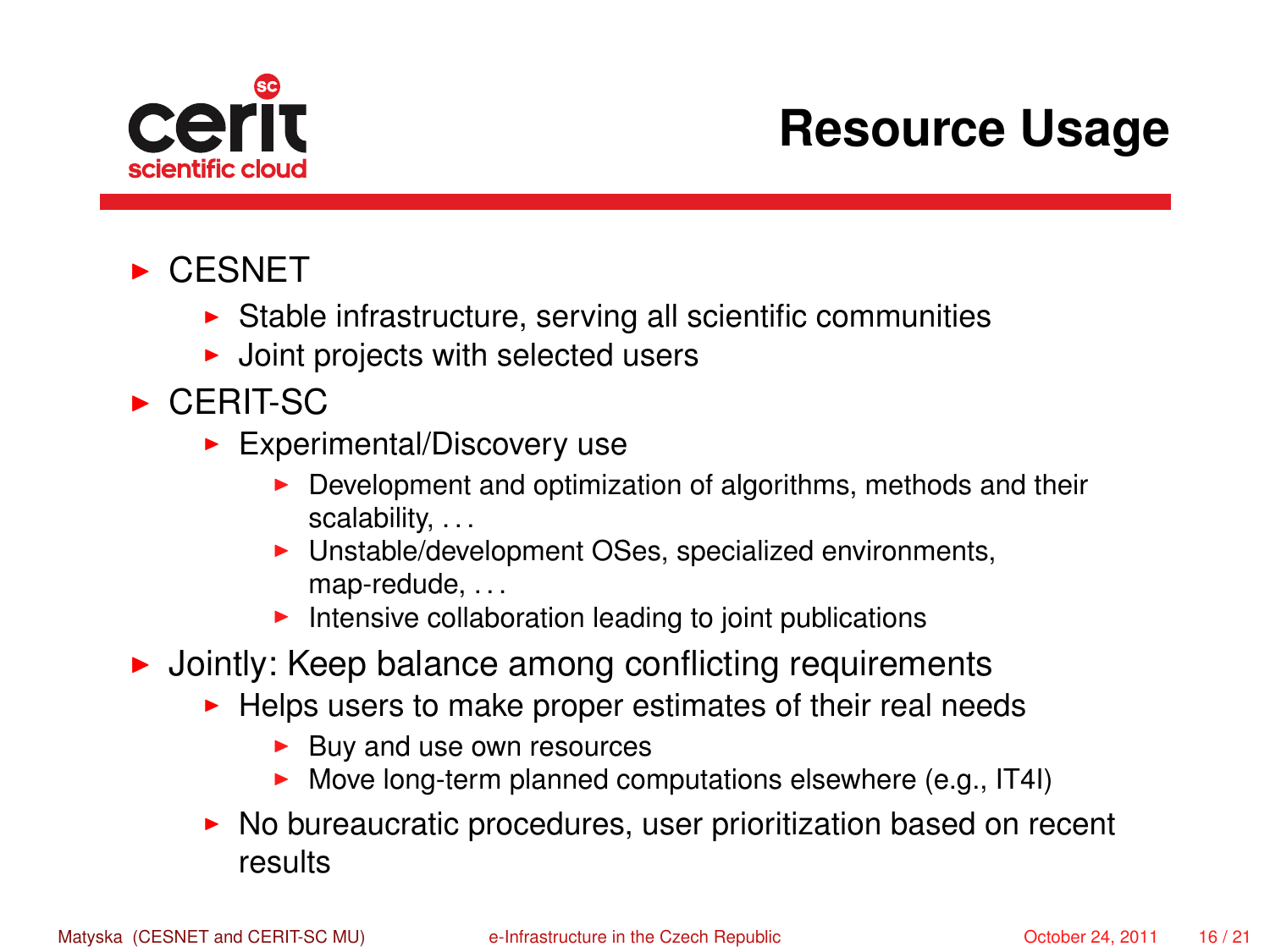

# **Research Targets**

e-Infrastructure usable (shared) by various *scientific* communities

- $\triangleright$  Computer networks are closest to this ideal
	- $\triangleright$  But moving 100TB is still fastest (and cheapest) by physical transporting of disks
- ▶ Batch processing on grids suitable only for *some* users
	- $\blacktriangleright$  Interactive access more convenient
	- $\blacktriangleright$  Limited support for parallel jobs
- $\triangleright$  Data consolidation, access, sharing, ... still rather primitive
	- $\triangleright$  Commonalities hard to find
- $\triangleright$  Collaborative infrastructure and tools
- $\blacktriangleright$  Security
	- $\triangleright$  Orthogonal to other activities
	- From authentication and authorization  $(AA)$  to secured data and computation environments
	- $\blacktriangleright$  Mutual trust between users and resource providers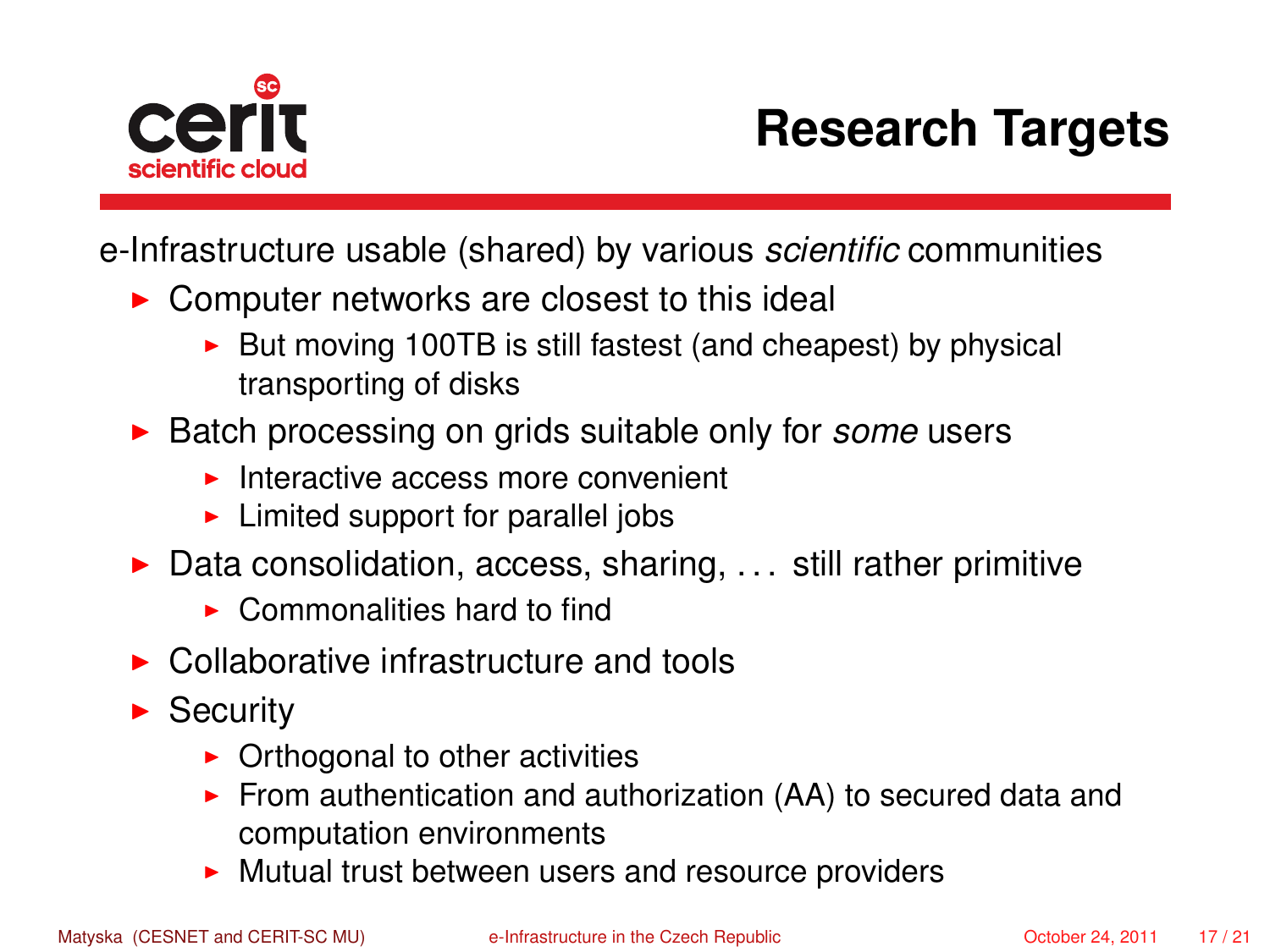

### **Virtualized Network Resources**

 $\triangleright$  Managing Virtual LANs at the network backbone

- $\blacktriangleright$  Part of L2 setup
- $\triangleright$  Private IP networks running at the national network infrastructure
- $\triangleright$  Coordinated with virtual cluster setup
	- $\blacktriangleright$  Part of the job scheduling
	- $\blacktriangleright$  Internal IP addressess, not exposed outside
	- $\blacktriangleright$  Running virtual clusters without any internal authentication
	- $\triangleright$  Even nodes/clusters with the same IP addresses can run cuncurrently
- $\triangleright$  No impact on the network performance
- $\triangleright$  Access to storage under development
	- $\blacktriangleright$  Multihomed data depots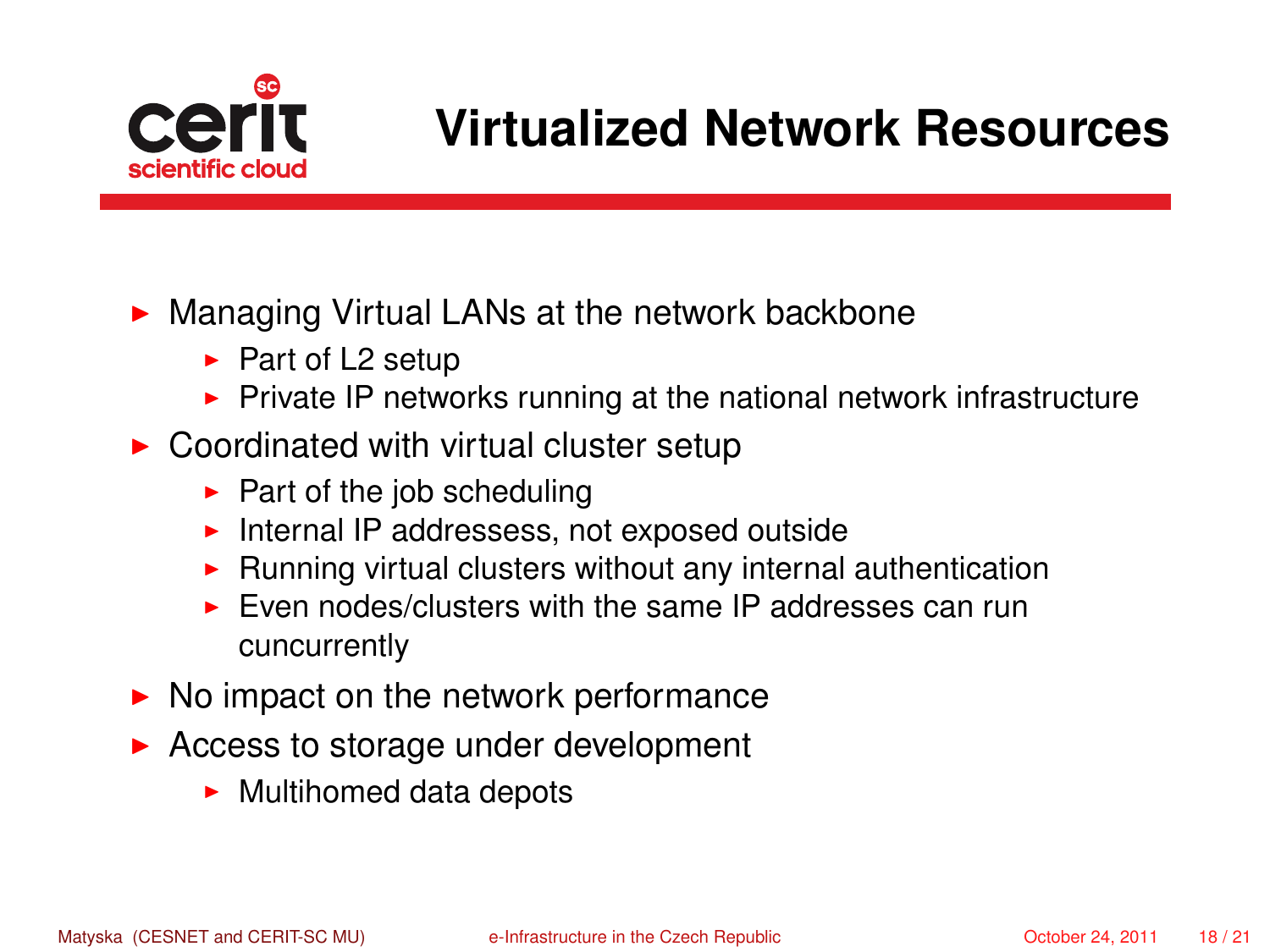

# **Conclusions**

- $\triangleright$  Czech Republic is building complex e-Infrastructure
- $\blacktriangleright$  All layers/components present
- $\triangleright$  Close collaboration between university R&D and infrastructure operations
	- Duality CESNET and CERIT-SC
- $\triangleright$  Both conservative and innovative components
- ► Focus is on the *novelty* 
	- $\triangleright$  in the way the e-Infrastructure is built and operated
	- $\blacktriangleright$  in the way the e-Infrastructure is used
	- $\blacktriangleright$  in the way why the e-Infrastructure is used
- $\blacktriangleright$  The goal is to provide a meeting place for research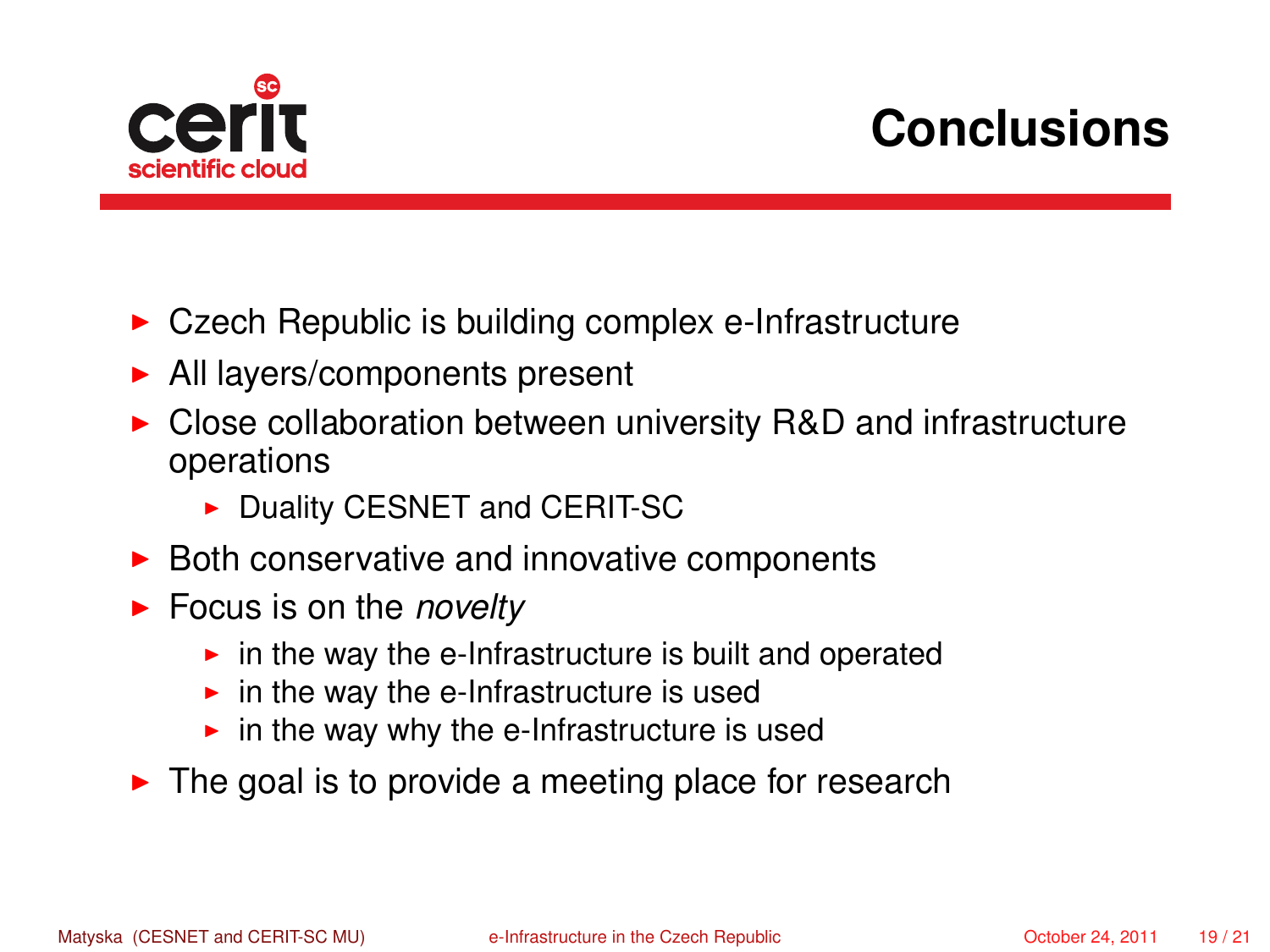More information can be found on the corresponding web pages:

- ▶ CESNET: <http://www.cesnet.cz>, <http://meta.cesnet.cz>
- ▶ CERIT-SC: <http://www.cerit-sc.cz>
- ▶ IT4Innovations: <http://www.it4innovations.cz>